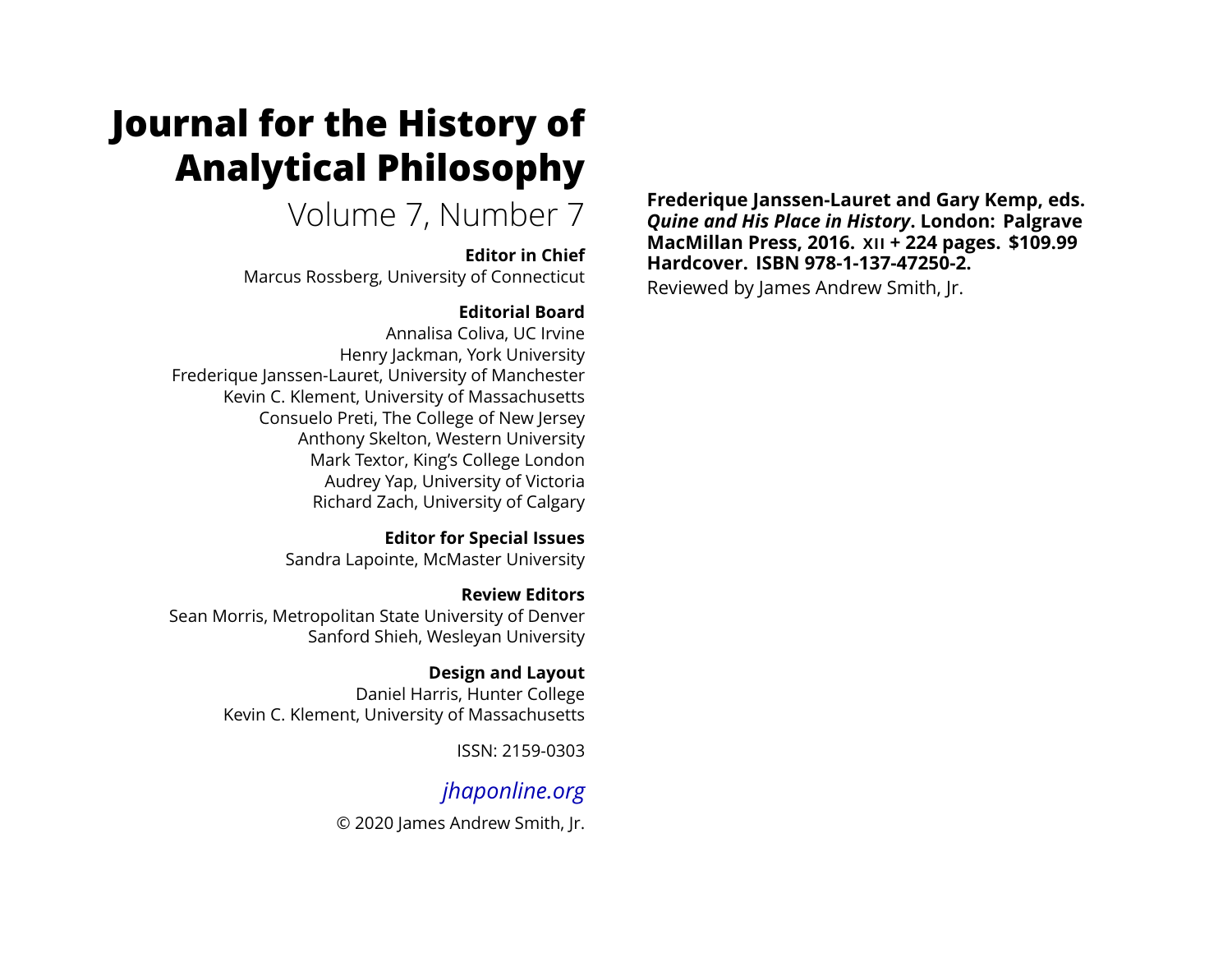## **Review:** *Quine and His Place in History***, edited by Frederique Janssen-Lauret and Gary Kemp**

James Andrew Smith, Jr.

This volume consists of previously unpublished lectures and correspondence from W. V. Quine and scholarly interpretations of his work. After an introduction by the editors, the volume consists of four parts. Part II consists solely in Ann Lodge, Rolfe A. Leary, and Douglas B. Quine's "Observations on the Contribution of W. V. Quine to Unified Science Theory", a paper about Quine's best friend and college roommate Ed Haskell's Unified Science Theory and Quine and Haskell's personal and scholarly interactions over the years. My review focuses on the introduction and the other three parts: Part I, "Previously Unpublished Papers by Quine", Part III, "Quine's Connection with Pragmatism", and Part IV, "Understanding Quine".

I start with Quine's "Levels of Abstraction", a lecture delivered in 1972 at the First International Conference on Unified Science in New York City. Despite some shortcuts made for the sake of his non-philosophical audience, it is vintage Quine, both stylistically and philosophically. As in many of his lectures and essays, his task in the lecture is to motivate a scientific explication—in this case, an explication of a level of abstraction. One he suggests is this: to be at the *n*th level of abstraction is to be an entity of type *n* of the simple theory of types. So, at the zero level of abstraction are individuals such as rodents and mice; at the first level of abstraction are classes of individuals such as classes of rodents and mice, and so on up. After motivating this explication, he takes time to consider a nominalist proposal of reducing such classes to general terms we apply to the members of the classes

proposed for elimination—reducing the class of mice to 'mouse', for example. He says:

The nominalist urge to reduce abstract objects to mere abstract words is both amiable and understandable. For how, one may ask, can people learn to talk about abstract objects—classes, properties—when only concrete objects are present to the senses? This is a good question and I think it admits of a good answer, though not a brief one. We can reconstruct plausible steps whereby people can have learned to talk not only of observable concrete objects but also of abstract ones. Some of the steps proceed by conspicuous analogy and unconscious extrapolation. Some of them depend on confusions. Confusion of sign and object. Confusion, also, of concrete general term with abstract singular. *A priori* the steps are not justifiable. *A posteriori* they gain pragmatic justification: our scientific conceptual scheme is a going concern, and no rigorous way is known of ridding it of sets and numbers and functions and other abstract objects, in form of mere words. The flat-footed way, simply saying that the sets and numbers and functions *are* mere words, runs into technical snags—I repeat—that are not to be analyzed here.  $(16-17)$ 

While this lecture offers a glimpse into his views on mathematical ontology at the time, it also retraces his views on these matters throughout his career. Early on in his career, Quine found nominalism "amiable and understandable". In [Quine](#page-4-0) [\(1937\)](#page-4-0)—an unpublished lecture—Quine investigates the possibility discussed in this lecture of reducing classes to general terms (portions quoted in [Mancosu 2008](#page-4-1) and [Smith forthcoming\)](#page-5-0). Ten years later in [Goodman and Quine](#page-4-2) [\(1947\)](#page-4-2), Quine with Nelson Goodman attempts a more sophisticated nominalism involving replacement of theories of platonistic mathematics with mention of those theories' concrete proofs—an attempt he came to believe "runs into technical snags". Largely due to these technical snags, he makes a judgment as a scientific philosopher, taking the "scientific conceptual scheme" as "a going concern", that we are justified in maintaining a commitment abstract objects even given the "confusions" that he speculates wrought our commitment to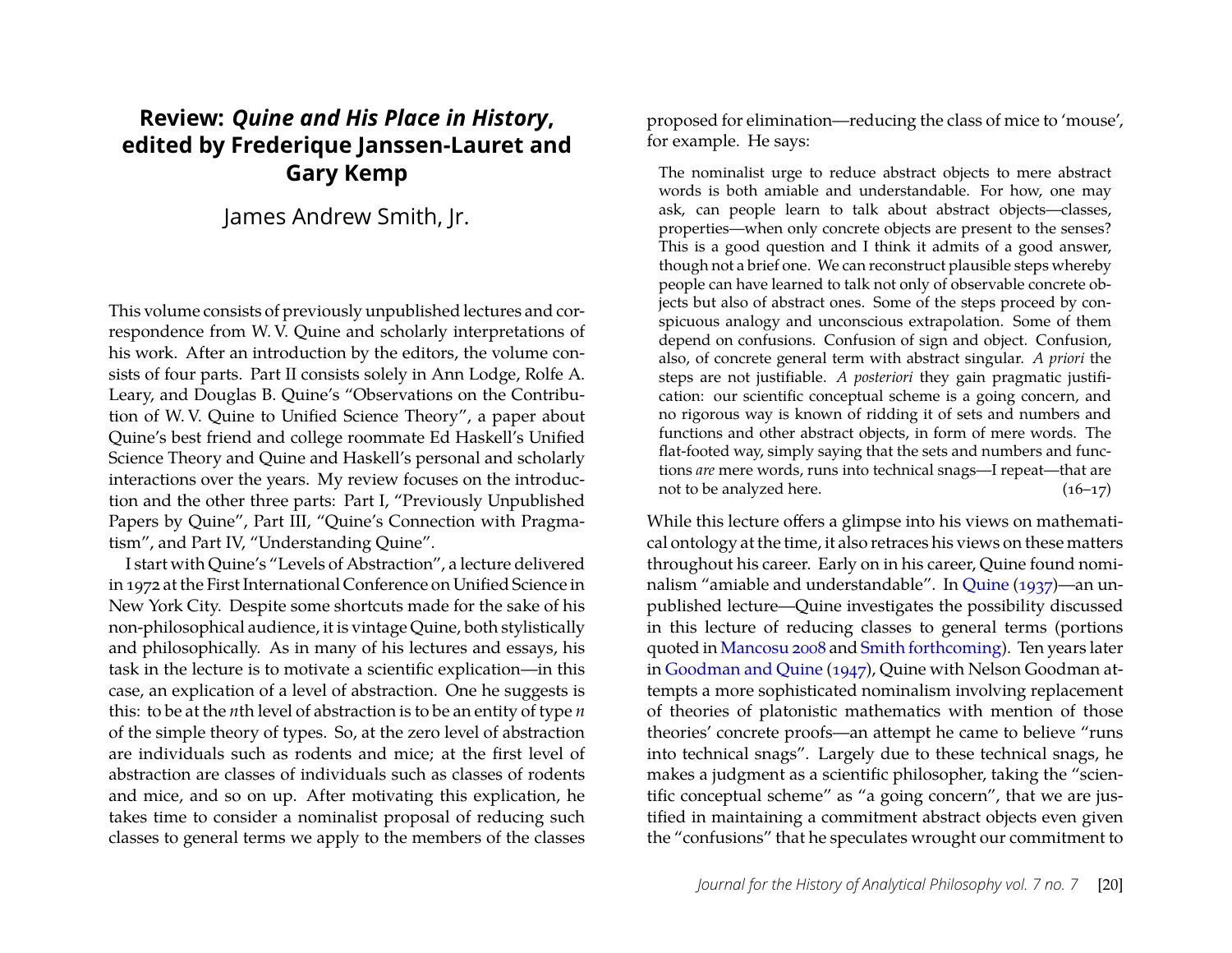them—"confusions" he details in [Quine](#page-4-3) [\(1974\)](#page-4-3). (For discussion of Quine's work on and attitudes toward nominalism early and late in his career, see [Mancosu 2008,](#page-4-1) [Frost-Arnold 2013,](#page-4-4) [Parsons](#page-4-5) [2014,](#page-4-5) and [Smith forthcoming\)](#page-5-0).

We see here the unity in Quine's thinking not only by seeing how he retraces the main paths of his thought, but also by seeing how he brings these retracings in contact with his naturalism his "abandonment of a first philosophy" [\(1981,](#page-4-6) 72) in favor of the view that we can only make judgments of truth within a "scientific conceptual scheme", guided only by scientific method. It is on this basis that we can judge, as he asserts in 1972, that our scientific conceptual scheme is "pragmatically justified" as a going concern. As he says elsewhere, "the naturalistic philosopher begins his reasoning within the inherited world theory as a going concern" [\(1981,](#page-4-6) 72), not in first philosophical alienation from it. He therefore concludes that we philosophers must "improve, clarify, and understand the system from within" (*ibid.*), thus using that scheme describe how he "can have learned" the scheme he aims to improve and clarify. I will use the passage from the 1972 lecture, and the naturalism exemplified within it, to situate the rest of the contributions to the volume.

Implicitly presupposed in the passage above is Quine's metaontological view that our ontological commitments to abstract objects stem from the existential consequences of our best current scientific theory. Frederique Janssen-Lauret's paper clarifies the extent to which Quine takes this meta-ontological position not to imply that ontology is a trivial, anti-realist task as some recent interpreters have. She also puts Quine's meta-ontology in dialogue with Ruth Barcan Marcus' meta-ontology, and explains the differences between Quine and Barcan Marcus's views on and predilections for naturalism and nominalism.

One can see two different kinds of claims about the language of ontology in the passage above and in my description of naturalism. On the one hand, Quine *uses* the "scientific conceptual scheme" in a way which incurs commitments to abstract objects.

But he also *mentions* that conceptual scheme in describing how we "can have learned it". Peter Hylton's paper brings out this contrast, arguing that Quine is fruitfully understood as having two *philosophies* of language. He argues that, unlike the Bertrand Russell of the 1910's, Quine's account of how we use language and regiment it for the purposes of expressing our ontological commitments is largely independent of his account of how we understand—or in more Quinean terms, learn or "can have learned"—that language.

Quine's talk of a "pragmatic justification" for belief in abstract objects raises the question: what does Quine mean by "pragmatic"? The two essays in Part III help us answer this question by comparing Quine's work to the pragmatist tradition. In her comparison of Quine and William James "The Web and the Tree", Yemima Ben-Menahem argues that Quine and James had closer affinities than Quine himself believed. Robert Sinclair's paper discusses the influence of C. I. Lewis's pragmatic conception of the *a priori* on Quine's early thinking, quoting passages from Quine's papers for Lewis' classes when a graduate student at Harvard. He argues that Quine's later revolt against the analytic-synthetic in "Two Dogmas" [\(Quine 1951\)](#page-4-7) is, to a significant degree, the result of thinking through problems with Lewis' strict cleavage between analytic statements which are justified pragmatically and empirical statements which are not. (See [Morris 2018](#page-4-8) for a recent paper in this vein).

In "Reading Quine's Claim That No Statement Is Immune to Revision", Gary Ebbs examines some important fine details of Quine's aforementioned revolt against the analytic-synthetic in (1951). Many read Quine's famous claim in Section 6 of (1951) that "no statement is immune to revision" as the claim that "*for every statement S that we now accept there is a possible rational change in beliefs that would lead one to reject S*" (123)—that is, that would lead one to judge *S* to be false. Ebbs argues Quine in Section 6 accepts [\(P\):](#page-0-0)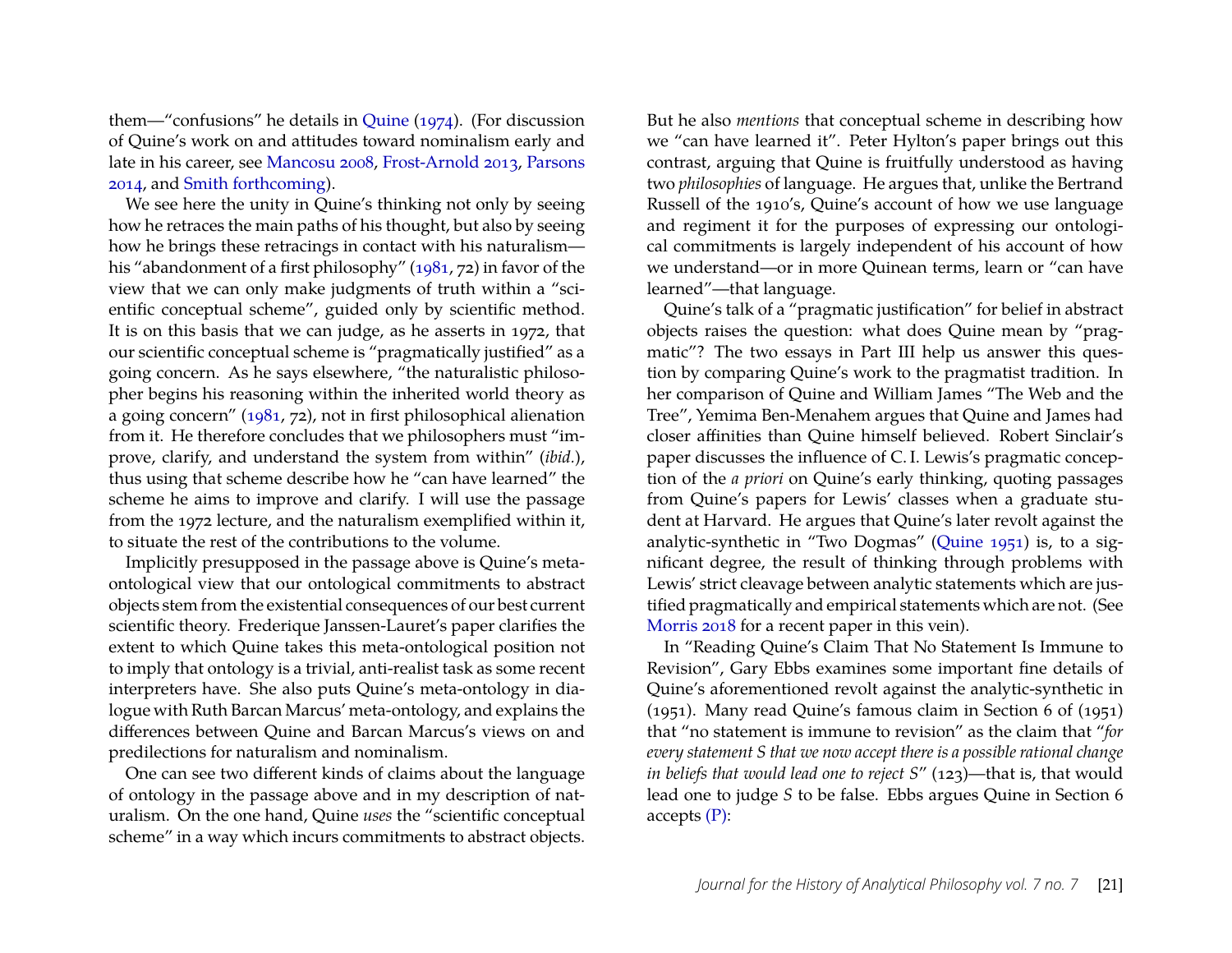(P) "No statement we now accept is guaranteed to be part of every scientific theory that we will later come to accept." (*ibid.*)

He argues Quine uses his naturalism and modifies Carnap's observations about theory choice to endorse a "minimalist explication of confirmation", on which a statement is "confirmed" just when "one accepts it as a part of one's best current theory" (132). Ebbs argues Quine's claim that no statement is immune to revision is a rejection of an effort to save analyticity by explicating 'analytic' as 'confirmed come what may' in this minimal sense of confirmation—as 'guaranteed to be a part of every scientific theory that we will later come to accept'. To say there are analytic sentences in this sense is to is to deny  $(P)$ —a principle Ebbs claims "all parties to the dispute about analyticity should accept" (133).

What does Quine mean by the "scientific conceptual scheme" he mentions in his lecture? The answer in part depends on how we are to understand 'scientific'. We gain some insights to Quine's views on what science is—and possible changes in his career of those views—from the unpublished papers "Preestablished Harmony" and "Response to Gary Ebbs", along with correspondence between Ebbs and Quine that Ebbs quotes in his framing of these papers in his contribution "Introduction to 'Preestablished Harmony' and 'Response to Gary Ebbs'". These responses were sent to Ebbs in 1995 in response to [Ebbs](#page-4-9) [\(1994\)](#page-4-9), a review of Quine's *Pursuit of Truth* [\(Quine 1992\)](#page-5-1). (The contents were not published, although details were incorporated into [Quine 1996\)](#page-5-2). Ebbs takes Quine's *Pursuit of Truth* revision of his views from *Word and Object* [\(Quine 1960\)](#page-4-10) on observation sentences and stimulus meaning to commit Quine to an expansion of what counts as science, given that Quine in [\(1992\)](#page-5-1) affirms explicitly that judgments of sameness of stimulus meaning between different speakers are made on the basis of empathy and so seemingly not on the basis of the methods of the natural sciences. Quine disagrees: he claims he always used 'science' with the "breadth" of the German '*Wissenschaft'* (34), and always thought of empathy as an "indispensable" part of "thinking up hypotheses" about translation (28).

The last two essays of the volume examine the relationship between Quine's naturalistic view that reality is to be identified and described in science and traditional philosophical views about how to identify and describe reality. In his Gary Kemp's essay "Underdetermination, Realism, and the Transcendental", Kemp examines how Quine can respond to the objection that underdetermination undermines Quine's claim to realism. The key to Quine's response is Quine's naturalistic insistence that we can only make judgments of reality within our ongoing theory, despite underdetermination—despite the possibility that another overall theory is equally supported by all possible evidence. According to Kemp, Quine is within his rights to treat versions of this objection that lead one down the path of traditional metaphysics as obscure, given the large extent to which the metaphysical notions of 'the world' or 'reality' at play in them cannot be given sharp, naturalistic explications within science. Andrew Lugg in "Quine, Wittgenstein, and 'The Abyss of the Transcendental'" compares in detail Quine and Wittgenstein's eschewal of traditional metaphysics. Lugg argues that their work responds to the perceived failure of traditional metaphysics differently. While Wittgenstein aims to exhibit the failures and dangers traditional philosophy, Quine aims to pursue constructive scientific theorizing as an alternative. Nevertheless, Lugg argues that Wittgenstein and Quine present us with compatible projects they "differ in interest and attitude, not doctrine and belief"  $(195).$ 

Let me close with how Janssen-Lauren and Kemp introduce the volume. They say:

Despite Quine's being a seminal figure in analytic philosophy, much of his work stands opposed to the framework—possibly merely tacit—in which the analytic philosopher is trained and works.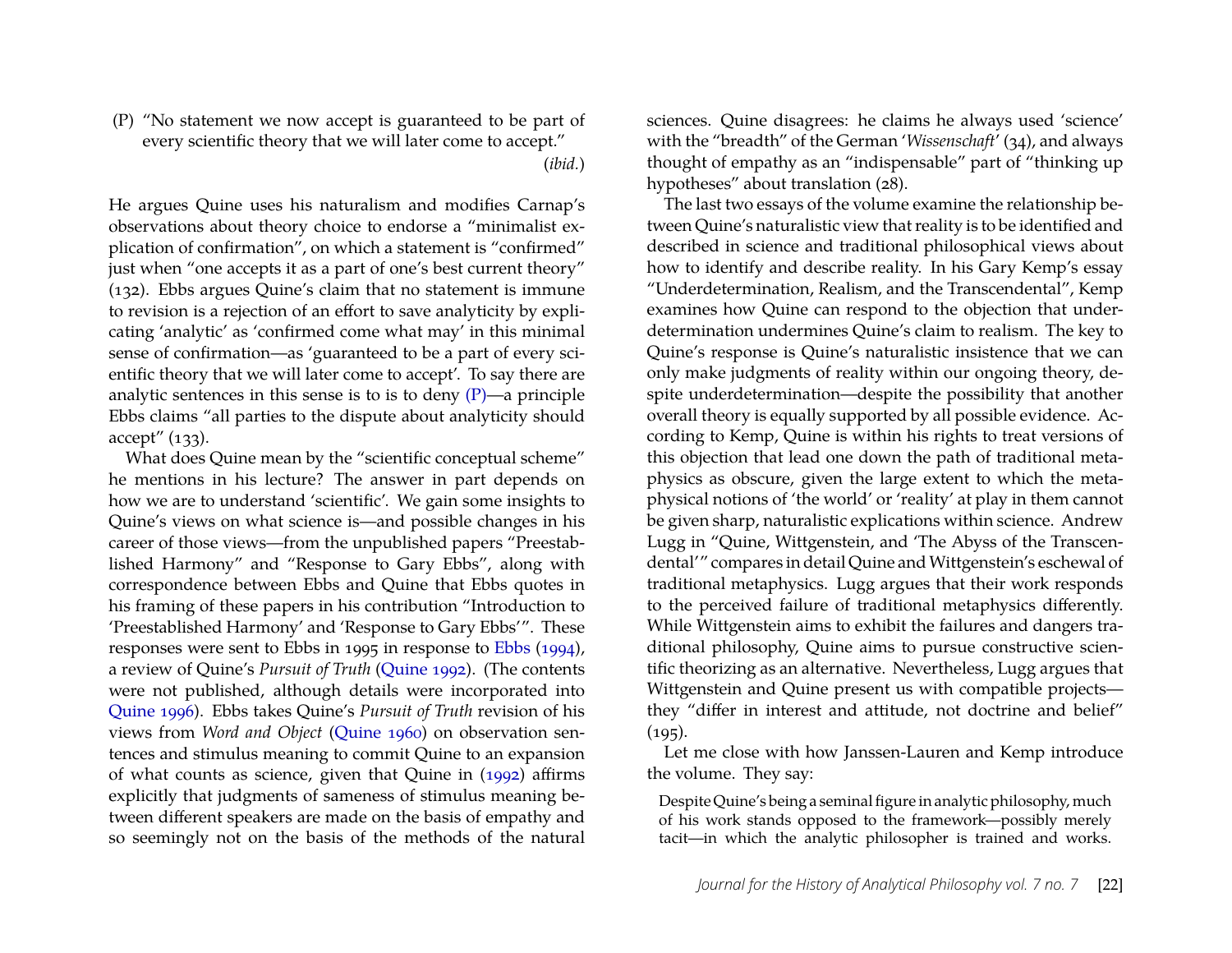There is a real danger of the student's thinking of herself as a follower of Quine without understanding what it means to say so. (2)

What I have hoped to show is how these papers together help us to understand what it would mean to be a follower of Quine. To be a follower of Quine is not to accept his criterion of ontological commitment, or his rejection of the analytic-synthetic distinction, or the existence of abstract objects, or the underdetermination of scientific theory, or what have you. It is to come to terms with his view that we are to treat our best current scientific conceptual scheme as a going concern, and to see how all of these views I mentioned hang together with that naturalism as essential background.

Janssen-Lauret and Kemp say the contributions "serve the . . . aim of our seeing more clearly our historical position, of furthering our intellectual self-consciousness" (2). How might they do so? Some members of our discipline may not be happy with the self-consciousness that the contributions of this volume bring. Quine's naturalism, and the trenchant rejection of much metaphysics Kemp and Lugg show us to come with it, makes him alien to many contemporary philosophers. But even if the reader is not sympathetic to the unity in Quine's thought given by his naturalism, this unity serves as a refreshing reminder that doing philosophy neither requires one grand yet obscure system of first philosophy from which all is supposed to derive, nor requires relinquishing unity for the sake of devising one analysis, counterexample, or formalism after another. This volume reminds us that Quine showed us we can practice rigorous analytic philosophy while also keeping in view the deep methodological commitments which ought to guide our philosophical practice and give it purpose.

### **James Andrew Smith, Jr.**

Indiana University, Bloomington smith986@indiana.edu

### **References**

- <span id="page-4-9"></span>Ebbs, Gary, 1994. "Review of *Pursuit of Truth*, revised edition, by W. V. Quine." *Philosophical Review* 103: 535–41.
- <span id="page-4-4"></span>Frost-Arnold, Greg, 2013. *Carnap, Tarski, and Quine at Harvard: Conversations on Logic, Mathematics, and Science*. Chicago, Ill.: Open Court Press.
- <span id="page-4-2"></span>Goodman, Nelson and W. V. Quine, 1947. "Steps Toward a Constructive Nominalism." *Journal for Symbolic Logic* 12: 105–22.
- <span id="page-4-1"></span>Mancosu, Paolo, 2008. "Quine and Tarski on Nominalism." In *Oxford Studies in Metaphysics*, Vol. 4, edited by Dean W. Zimmerman, pp. 22–55. Oxford: Oxford University Press.
- <span id="page-4-8"></span>Morris, Sean, 2018. "Quine against Lewis (and Carnap) on Truth by Convention." *Pacific Philosophical Quarterly* 99: 366–91.
- <span id="page-4-5"></span>Parsons, Charles, 2014. "Quine's Nominalism." In *Philosophy of Mathematics in the Twentieth Century*, pp. 199–219. Cambridge, Mass.: Harvard University Press.
- <span id="page-4-0"></span>Quine, W. V., 1937. "Nominalism." Houghton Library Archive, MS AM 2587, (2969).
- <span id="page-4-7"></span>, 1951. "Two Dogmas of Empiricism." In *From a Logical Point of View*, pp. 20–46. Cambridge, Mass.: Harvard University Press, 1953.
- <span id="page-4-10"></span>, 1960. *Word and Object*. Cambridge, Mass.: Harvard University Press.
- <span id="page-4-3"></span>, 1974. *Roots of Reference*. Cambridge, Mass.: Harvard University Press.
- <span id="page-4-6"></span>, 1981. "Five Milestones of Empiricism." In *Theories and Things*, pp. 61–72. Cambridge, Mass.: Harvard University Press.